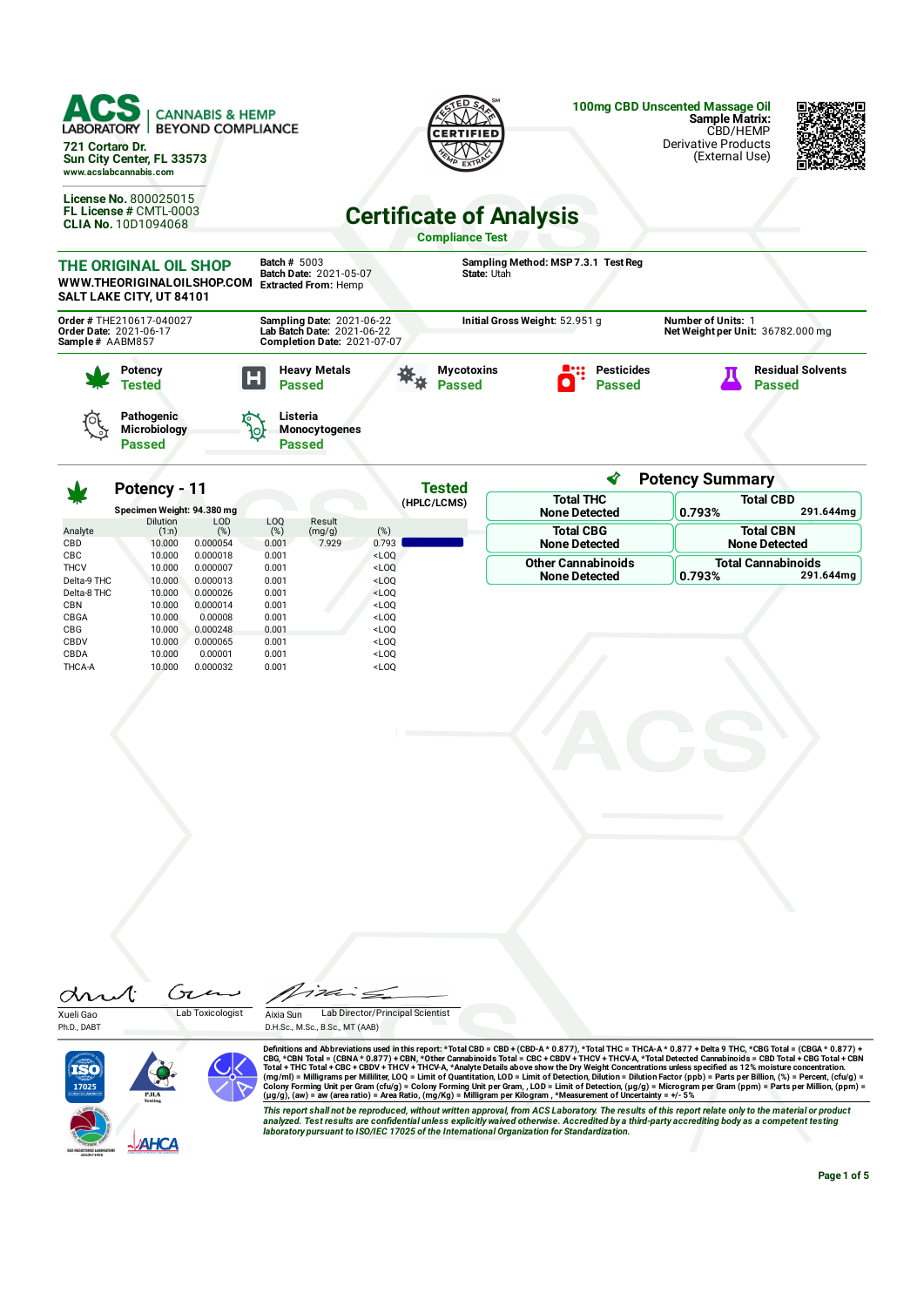

**Specimen Weight: 126.800 mg**

| $ensuremath{\sim}$ |  |  |
|--------------------|--|--|

| Dilution Factor: 2.000 |                           |                              |                                                                                                        |              |              |                              |                 |  |
|------------------------|---------------------------|------------------------------|--------------------------------------------------------------------------------------------------------|--------------|--------------|------------------------------|-----------------|--|
| Analyte                | L <sub>0</sub> Q<br>(ppb) | <b>Action Level</b><br>(ppb) | Result<br>(ppb)                                                                                        | Analyte      | LOQ<br>(ppb) | <b>Action Level</b><br>(ppb) | Result<br>(ppb) |  |
| Arsenic (As)           | 100                       | 2000                         | $<$ LOQ                                                                                                | Cadmium (Cd) | 100          | 820                          | $<$ LOQ         |  |
| Lead (Pb)              | 100                       | 1200                         | <loq< td=""><td>Mercury (Hg)</td><td>100</td><td>400</td><td><math>&lt;</math>LOO</td><td></td></loq<> | Mercury (Hg) | 100          | 400                          | $<$ LOO         |  |
|                        |                           |                              |                                                                                                        |              |              |                              |                 |  |

## **Mycotoxin - Utah**

**Specimen Weight: 184.300 mg**

茶 $\ast$ 

| <b>Dilution Factor: 8.139</b> |                           |                              |                 |              |                          |                              |                 |  |
|-------------------------------|---------------------------|------------------------------|-----------------|--------------|--------------------------|------------------------------|-----------------|--|
| Analyte                       | L <sub>0</sub> Q<br>(ppb) | <b>Action Level</b><br>(ppb) | Result<br>(ppb) | Analyte      | LO <sub>Q</sub><br>(ppb) | <b>Action Level</b><br>(ppb) | Result<br>(ppb) |  |
| Aflatoxin B1                  |                           | 20                           | $<$ LOO         | Aflatoxin B2 |                          | 20                           | $<$ LOQ         |  |
| Aflatoxin G1                  |                           | 20                           | $<$ LOO         | Aflatoxin G2 |                          | 20                           | $<$ LOQ         |  |
| Ochratoxin A                  | 12<br>. L                 | 20                           | $<$ LOQ         |              |                          |                              |                 |  |

Æ Ćπ  $\alpha$ Xueli Gao Lab Toxicologist Aixia Sun Lab Director/Principal Scientist Ph.D., DART D.H.Sc., M.Sc., B.Sc., MT (AAB) TSÒ

Definitions and Abbreviations used in this report: \*Total CBD = CBD + (CBD-A \* 0.877), \*Total THC = THCA-A \* 0.877) + Delta 9 THC, \*CBG Total = (CBGA \* 0.877) + Total THC = THCA-A \* 0.877) + Total THC = THCA-A \* 0.877 + De

This report shall not be reproduced, without written approval, from ACS Laboratory. The results of this report relate only to the material or product<br>analyzed. Test results are confidential unless explicitly waived otherwi *laboratory pursuant to ISO/IEC 17025 of the International Organization for Standardization.*

**Page 2 of 5**

**Passed (LCMS)**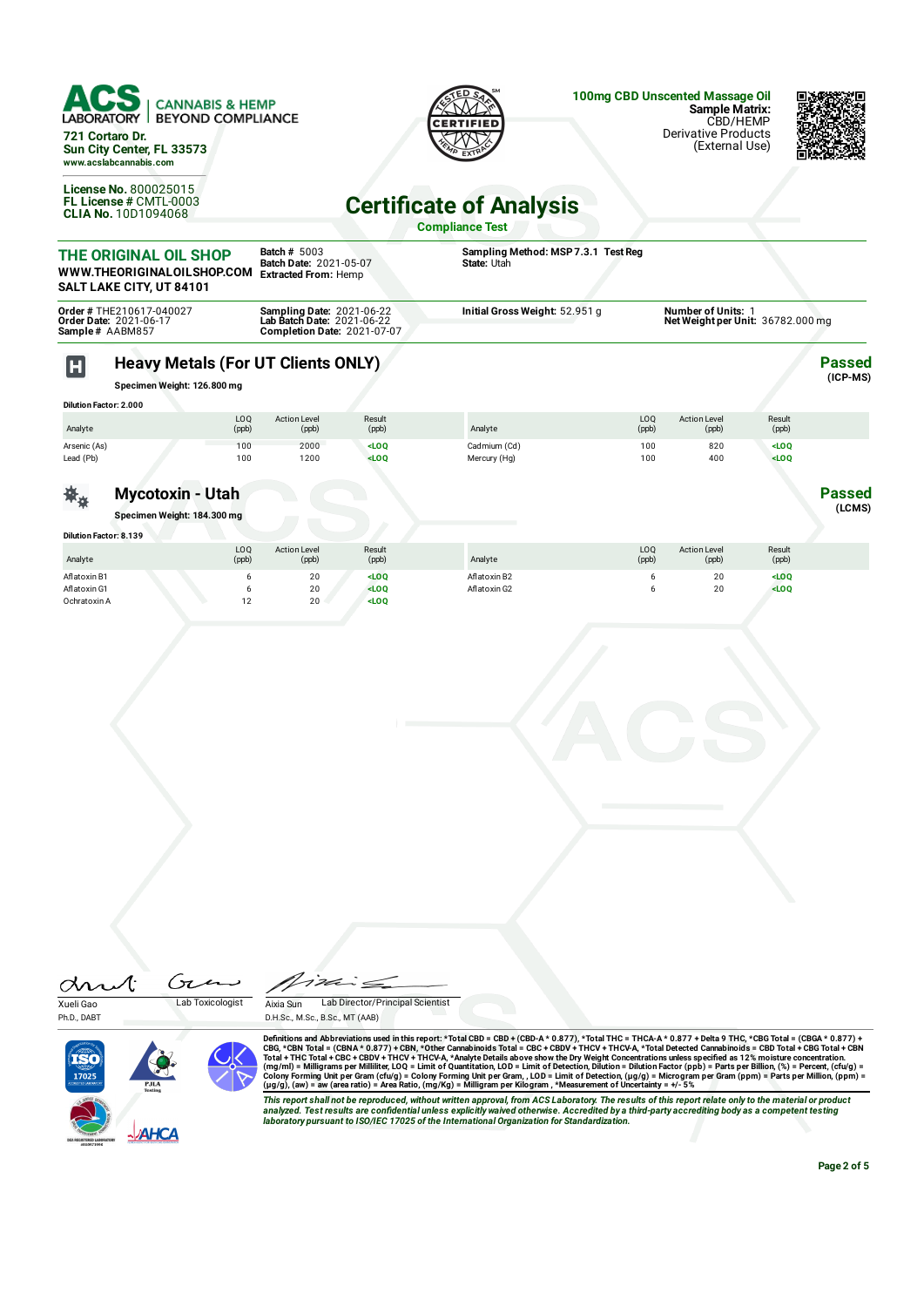

ö" **Pesticides (UT Levels)**

**Specimen Weight: 184.300 mg**

| <b>Dilution Factor: 8.139</b> |                          |                              |                 |                     |                          |                              |                 |  |
|-------------------------------|--------------------------|------------------------------|-----------------|---------------------|--------------------------|------------------------------|-----------------|--|
| Analyte                       | LO <sub>0</sub><br>(ppb) | <b>Action Level</b><br>(ppb) | Result<br>(ppb) | Analyte             | LO <sub>0</sub><br>(ppb) | <b>Action Level</b><br>(ppb) | Result<br>(ppb) |  |
| Abamectin                     | 28.23                    | 500                          | $<$ LOQ         | Acephate            | 30                       | 400                          | $<$ LOQ         |  |
| Acequinocyl                   | 48                       | 2000                         | $<$ LOQ         | Acetamiprid         | 30                       | 200                          | $<$ LOO         |  |
| Aldicarb                      | 30                       | 400                          | $<$ LOQ         | Azoxystrobin        | 10                       | 200                          | $<$ LOQ         |  |
| Bifenazate                    | 30                       | 200                          | $<$ LOQ         | Bifenthrin          | 30                       | 200                          | $<$ LOQ         |  |
| Boscalid                      | 30                       | 400                          | $<$ LOQ         | Carbaryl            | 10                       | 200                          | $<$ LOQ         |  |
| Carbofuran                    | 30                       | 200                          | $<$ LOQ         | Chlorantraniliprole | 30                       | 200                          | $<$ LOQ         |  |
| Chlorfenapyr                  | 48                       | 1000                         | LOO             | Chlorpyrifos        | 30                       | 200                          | $<$ LOQ         |  |
| Clofentezine                  | 30                       | 200                          | $<$ LOQ         | Cyfluthrin          | 30                       | 1000                         | $<$ LOQ         |  |
| Cypermethrin                  | 30                       | 1000                         | $<$ LOO         | Daminozide          | 30                       | 1000                         | $<$ LOO         |  |
| Diazinon                      | 30                       | 200                          | LOO             | Dichlorvos          | 30                       | 100                          | $<$ LOO         |  |
| Dimethoate                    | 30                       | 200                          | $<$ LOQ         | Ethoprophos         | 30                       | 200                          | $<$ LOQ         |  |
| Etofenprox                    | 30                       | 400                          | $<$ LOQ         | Etoxazole           | 30                       | 200                          | $<$ LOQ         |  |
| Fenoxycarb                    | 30                       | 200                          | $<$ LOQ         | Fenpyroximate       | 30                       | 400                          | $<$ LOO         |  |
| Fipronil                      | 30                       | 400                          | $<$ LOQ         | Flonicamid          | 30                       | 1000                         | $<$ LOQ         |  |
| Fludioxonil                   | 30                       | 400                          | $<$ LOQ         | Hexythiazox         | 30                       | 1000                         | $<$ LOO         |  |
| Imazalil                      | 30                       | 200                          | $<$ LOQ         | Imidacloprid        | 30                       | 400                          | $<$ LOQ         |  |
| Kresoxim Methyl               | 30                       | 400                          | $<$ LOQ         | Metalaxyl           | 10                       | 200                          | $<$ LOQ         |  |
| Methiocarb                    | 30                       | 200                          | $<$ LOQ         | Methomyl            | 30                       | 400                          | $<$ LOQ         |  |
| MGK-264                       | 48                       | 200                          | $<$ LOQ         | Myclobutanil        | 30                       | 200                          | $<$ LOO         |  |
| Naled                         | 30                       | 500                          | $<$ LOQ         | Oxamyl              | 30                       | 1000                         | $<$ LOQ         |  |
| Paclobutrazol                 | 30                       | 400                          | $<$ LOQ         | Phosmet             | 30                       | 200                          | LOO             |  |
| Piperonylbutoxide             | 30                       | 2000                         | $<$ LOQ         | Prallethrin         | 30                       | 200                          | LOO             |  |
| Propiconazole                 | 30                       | 400                          | $<$ LOQ         | Propoxur            | 30                       | 200                          | LOO             |  |
| Pyrethrins                    | 30                       | 1000                         | $<$ LOQ         | Pyridaben           | 30                       | 200                          | $<$ LOO         |  |
| Spinosad                      | 30                       | 200                          | $<$ LOQ         | Spiromesifen        | 30                       | 200                          | $<$ LOQ         |  |
| Spirotetramat                 | 30                       | 200                          | $<$ LOQ         | Spiroxamine         | 30                       | 400                          | $<$ LOQ         |  |
| Tebuconazole                  | 30                       | 400                          | $<$ LOQ         | Thiacloprid         | 30                       | 200                          | $<$ LOQ         |  |
| Thiamethoxam                  | 30                       | 200                          | $<$ LOQ         | Trifloxystrobin     | 30                       | 200                          | $<$ LOQ         |  |

drut Ćπ  $\overline{\phantom{a}}$ Xueli Gao Lab Toxicologist

Ph.D., DART



Aixia Sun Lab Director/Principal Scientist D.H.Sc., M.Sc., B.Sc., MT (AAB)

Definitions and Abbreviations used in this report: \*Total CBD = CBD + (CBD-A \* 0.877), \*Total THC = THCA-A \* 0.877) + Delta 9 THC, \*CBG Total = (CBGA \* 0.877) + Total THC = THCA-A \* 0.877) + Total THC = THCA-A \* 0.877 + De

This report shall not be reproduced, without written approval, from ACS Laboratory. The results of this report relate only to the material or product<br>analyzed. Test results are confidential unless explicitly waived otherwi *laboratory pursuant to ISO/IEC 17025 of the International Organization for Standardization.*

**Passed (LCMS/GCMS)**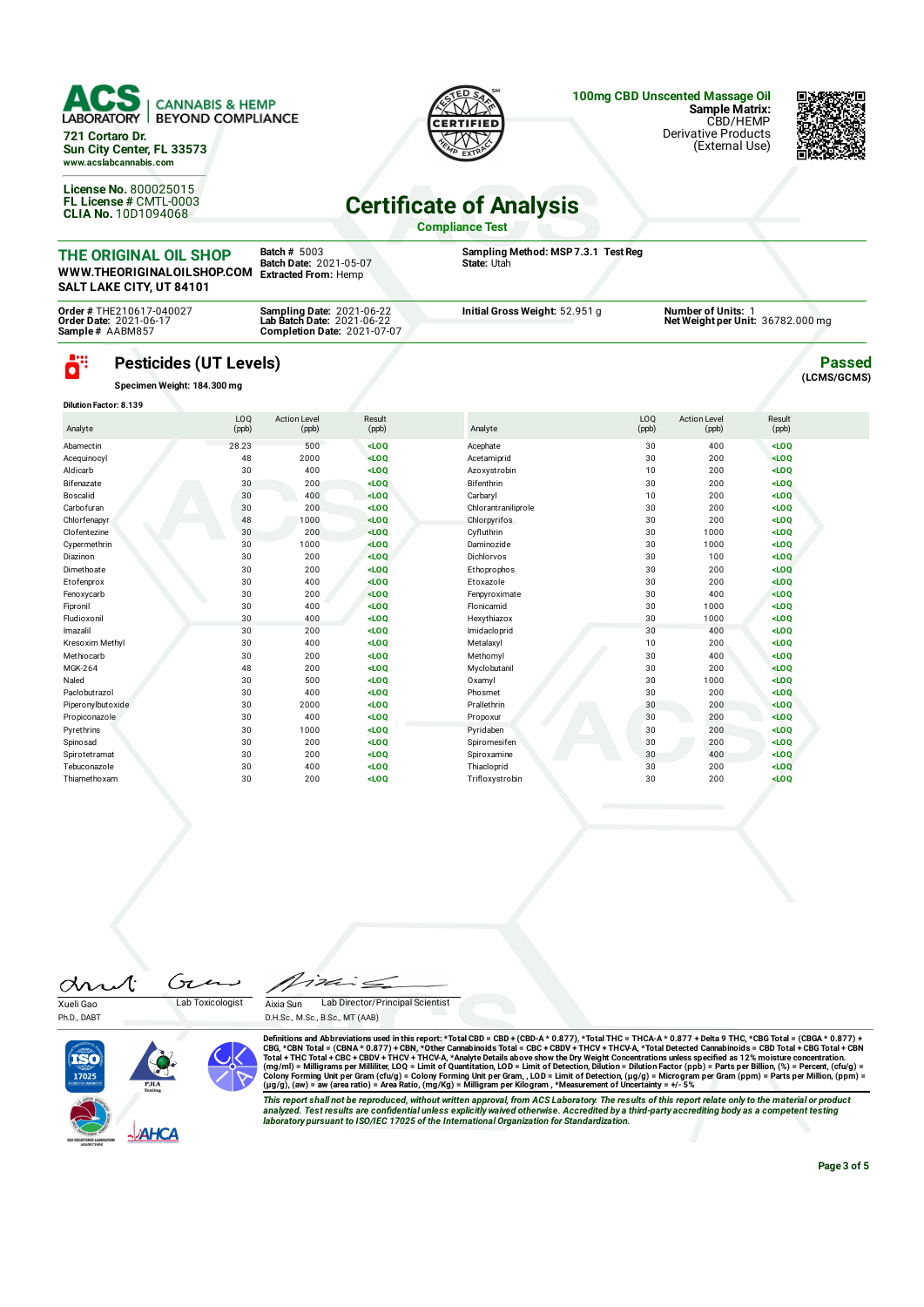

## Д **Residual Solvents (For UT Clients ONLY)**

**Completion Date:** 2021-07-07

**Specimen Weight: 108.800 mg**

| <b>Dilution Factor: 50.000</b> |                |                              |                 |                       |                          |                              |                 |  |
|--------------------------------|----------------|------------------------------|-----------------|-----------------------|--------------------------|------------------------------|-----------------|--|
| Analyte                        | LOQ<br>(ppm)   | <b>Action Level</b><br>(ppm) | Result<br>(ppm) | Analyte               | LO <sub>O</sub><br>(ppm) | <b>Action Level</b><br>(ppm) | Result<br>(ppm) |  |
| 1,2 Dimethoxyethane            | 6.4            | 100                          | $<$ LOQ         | 1,4 Dioxane           | 8                        | 380                          | $<$ LOQ         |  |
| 1-Butanol                      | 6.4            | 5000                         | $<$ LOQ         | 1-Pentanol            | 0.32                     | 5000                         | LOO             |  |
| 1-Propanol                     | 8              | 5000                         | LOO             | 2,2-dimethylbutane    | 12                       | 290                          | $<$ LOQ         |  |
| 2,3-dimethylbutane             | 26.668         | 290                          | LOO             | 2-Butanol             | 8                        | 5000                         | $<$ LOQ         |  |
| 2-Ethoxyethanol                | 4              | 160                          | $<$ LOQ         | 2-methylbutane        | $\overline{2}$           | 5000                         | $<$ LOQ         |  |
| 2-Methylpentane                | 6.4            | 290                          | $<$ LOQ         | 2-Propanol (IPA)      | 6.4                      | 5000                         | $<$ LOQ         |  |
| 3-Methylpentane                | 2.4            | 290                          | LOO             | Acetone               | 12                       | 5000                         | $<$ LOQ         |  |
| Acetonitrile                   | 0.96           | 410                          | $<$ LOQ         | Benzene               | 0.016                    | 2                            | $<$ LOQ         |  |
| Butane                         | 13.32          | 5000                         | $<$ LOQ         | Cumene                | 0.032                    | 70                           | $<$ LOQ         |  |
| Cyclohexane                    | 0.032          | 3880                         | LOO             | Dichloromethane       | 0.8                      | 600                          | $<$ LOQ         |  |
| Dimethyl sulfoxide             | 6.4            | 5000                         | $<$ LOQ         | Ethanol               | 16                       | 5000                         | $<$ LOQ         |  |
| Ethyl Acetate                  | 6.4            | 5000                         | $<$ LOQ         | Ethyl Ether           | 8                        | 5000                         | $<$ LOQ         |  |
| Ethylene glycol                | 6.4            | 620                          | $<$ LOQ         | Ethylene Oxide        | 0.32                     | 50                           | $<$ LOQ         |  |
| Heptane                        | 8              | 5000                         | $<$ LOQ         | Isopropyl acetate     | 8                        | 5000                         | $<$ LOQ         |  |
| Methanol                       | $\overline{4}$ | 3000                         | $<$ LOQ         | Methylpropane         | $\overline{2}$           | 5000                         | $<$ LOQ         |  |
| N,N-dimethylacetamide          | 6.4            | 1090                         | $<$ LOQ         | N,N-dimethylformanide | 0.132                    | 880                          | $<$ LOQ         |  |
| n-Hexane                       | 0.8            | 290                          | $<$ LOQ         | Pentane               | 12                       | 5000                         | $<$ LOQ         |  |
| Propane                        | 26.668         | 5000                         | $<$ LOQ         | Pyridine              | 6.4                      | 100                          | $<$ LOQ         |  |
| Sulfolane                      | 6.4            | 160                          | $<$ LOQ         | Tetrahydrofuran       | 6.4                      | 720                          | $<$ LOQ         |  |
| Toluene                        | 2.4            | 890                          | $<$ LOQ         | <b>Total Xylenes</b>  | 7.2                      | 1000                         | $<$ LOQ         |  |

drut Ćπ Xueli Gao Lab Toxicologist

Aixia Sun Lab Director/Principal Scientist

D.H.Sc., M.Sc., B.Sc., MT (AAB)

Ph.D., DART



Definitions and Abbreviations used in this report: \*Total CBD = CBD + (CBD-A \* 0.877), \*Total THC = THCA-A \* 0.877) + Delta 9 THC, \*CBG Total = (CBGA \* 0.877) + Total THC = THCA-A \* 0.877) + Total THC = THCA-A \* 0.877 + De

This report shall not be reproduced, without written approval, from ACS Laboratory. The results of this report relate only to the material or product<br>analyzed. Test results are confidential unless explicitly waived otherwi *laboratory pursuant to ISO/IEC 17025 of the International Organization for Standardization.*

**Page 4 of 5**

**Passed (GCMS)**